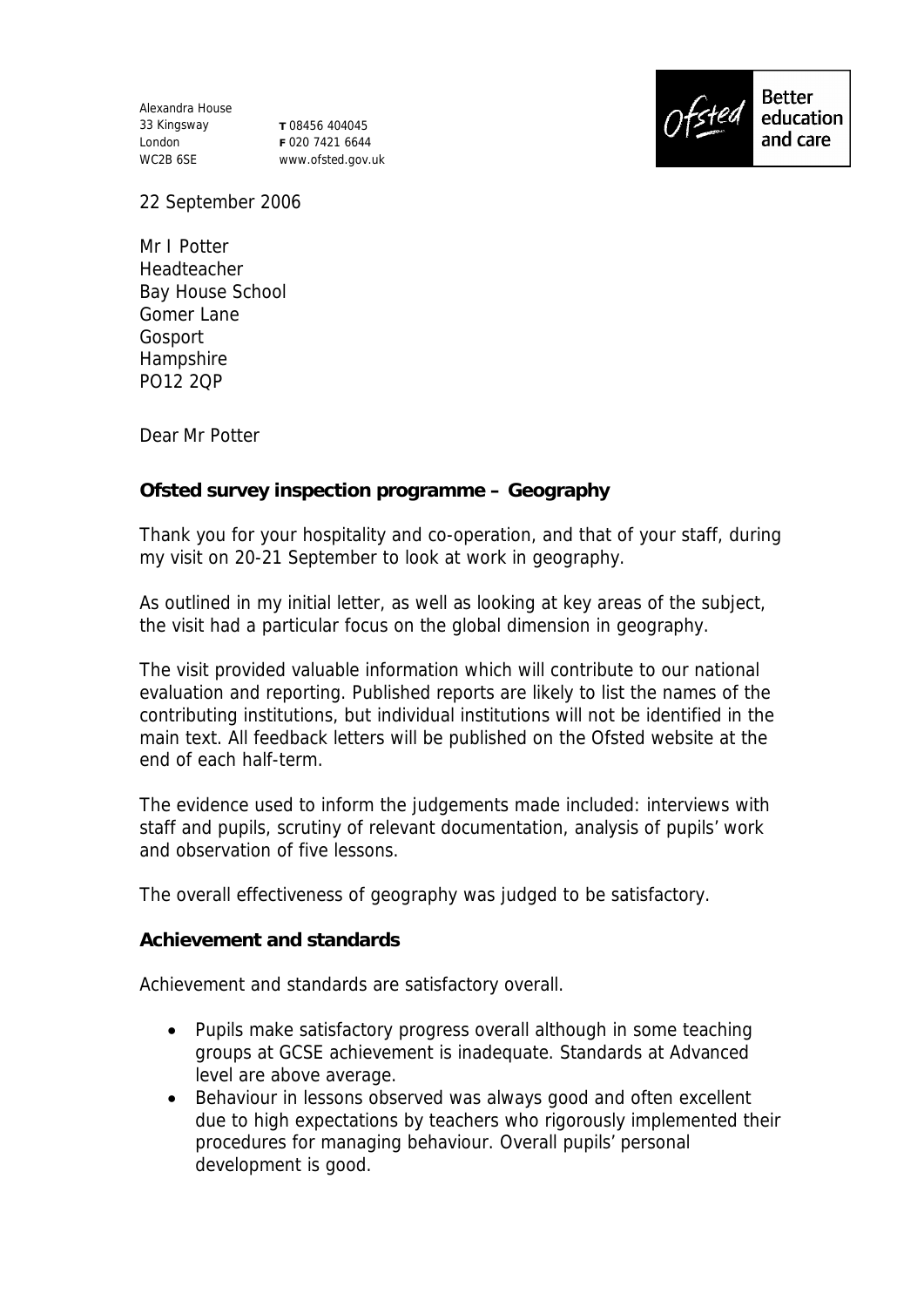## **Quality of teaching and learning**

The quality of teaching and learning in geography is satisfactory.

- In good lessons, all pupils were involved in a variety of challenging learning activities which enabled them to make good progress. These lessons were well planned, taught at a good pace and provided opportunities for pupils to work independently of the teacher.
- Where teaching and learning were less effective, lesson planning did not provide adequately for pupils of different levels of ability. In particular more able pupils were insufficiently challenged. As a result their progress was limited.
- Assessment is not secure and does not always provide an accurate picture of how pupils are progressing.
- Marking is also inadequate as it does not always make clear how well pupils have done or how they can improve the quality of their work.

**Quality of curriculum** 

The quality of the curriculum is good overall.

- There is a broad and diverse range of topics which enthuses and interests the pupils.
- The field work programme is adequate and you are supportive of expanding this to further increase pupils' enjoyment of the subject.
- The use of ICT is currently limited.

**Leadership and management of the subject**

Leadership and management of geography have been unsatisfactory.

- There have been three different subject leaders in the last three years and the subject has lacked direction and rigorous management.
- The very recently appointed subject leader has a good grasp of the strengths and weaknesses of the department and is beginning to develop strategies for improvement.
- Schemes of work are adequate and the subject is generally well resourced.
- The subject continues to be popular with a much greater proportion of pupils opting for geography GCSE than nationally.